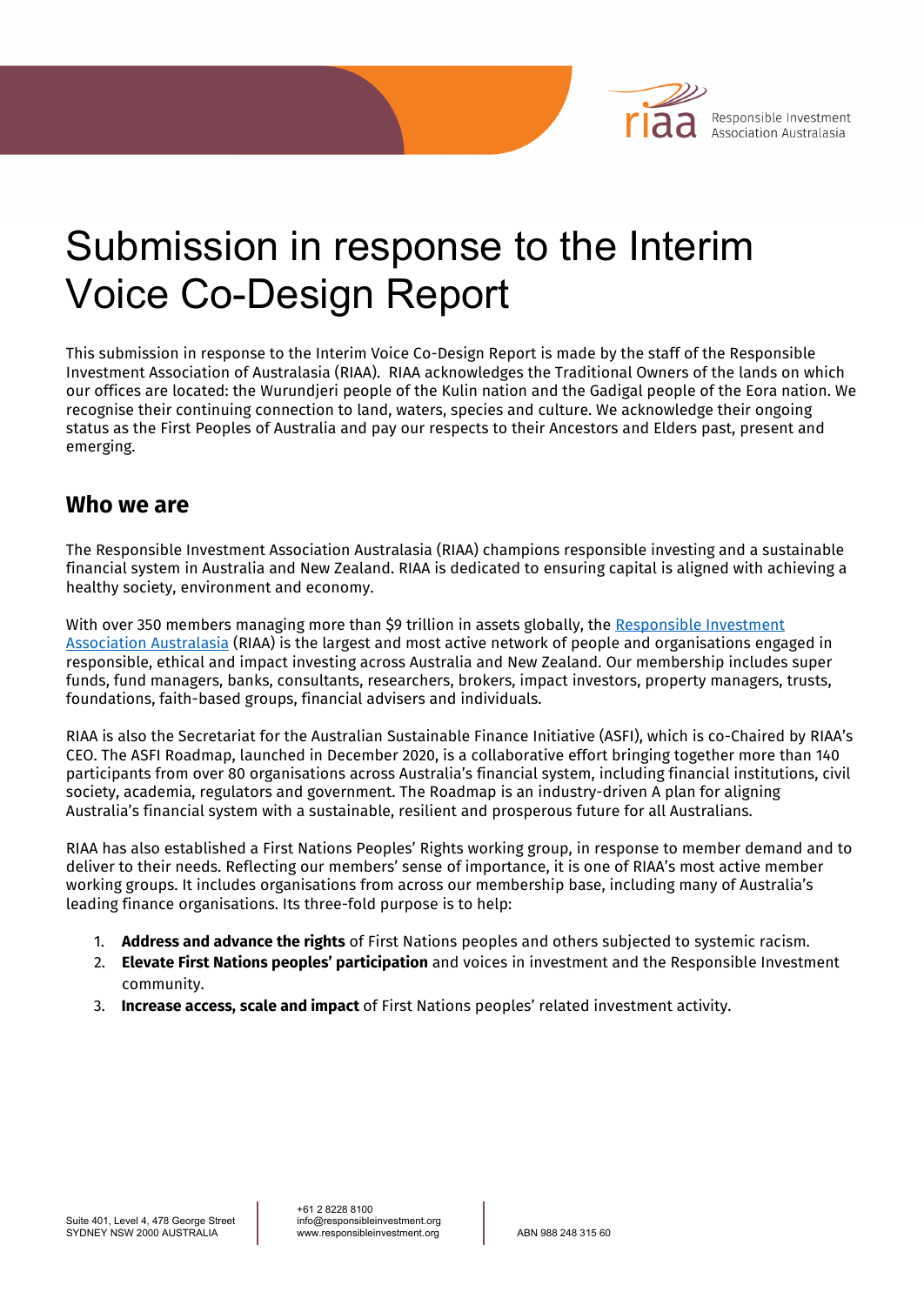## **Why RIAA's members care about the Uluru Statement from the Heart and a Voice to Parliament protected in the Australian Constitution**

To prepare for a sustainable future, our members understand that capital needs to be re-orientated to where it will be needed to support a thriving Australian society, a healthy environment and a strong and prosperous economy. This means focusing on where capital is lent, what can be insured and where money is invested. The key aim is to support and build value today while strengthening the economic, natural and social assets that underpin our long-term prosperity. It means ensuring finance is mobilised and connected to a sustainable future where all Australians can feel confident.

Australians need financial security, a resilient environment in which to live, and a system that is fair and provides the opportunity for everyone to thrive and prosper. Our members recognise the important role that the financial system can play in building this future. The financial system can be a force for good and prosperity that serves everyone.

Aboriginal and Torres Strait Islander peoples have cared for Country for thousands of years. However, the process of colonisation resulted in denial of their human rights to life, self-determination, economic development, territory, natural resources, governance, culture, language and family.

Human rights, such as self-determination, free prior and informed consent in matters affecting people, rights to family, language and culture, are particularly important to Indigenous peoples and are specifically recognised in the UN Declaration on the Rights of Indigenous Peoples. The rights of Indigenous peoples to selfdetermination and free, prior and informed consent in relation to the control of territories and natural resources, economic development and the practice of culture, are critical to achieving Indigenous peoples' autonomy, economic prosperity, cultural integrity and well-being as First Peoples of Country.

The 2020 Closing the Gap Report highlighted that, while progress has been made in some areas, there are still significant gaps in targets between Indigenous and non-Indigenous peoples in relation to child mortality rates, school attendance and education outcomes, participation in employment and life expectancy. The 2020 report highlighted the importance of shared decision-making, working in genuine partnership with Indigenous peoples, and the need for investment in Indigenous-led data to inform solutions to address the current inequalities.

**In light of the above, our members have expressed commitment to support meaningful engagement between financial system participants and Indigenous peoples; support First Peoples self-determination; and improve financial outcomes for First Peoples.** This is firmly captured in the Australian Sustainable Finance Initiative Roadmap, which includes several recommendations to bring this commitment to life.

**Additionally, many of RIAA members have pledged their support for the Uluru Statement from the Heart and its call for the establishment of a First Nations voice in the constitution.** See, for example, this [open letter](https://www.afr.com/companies/financial-services/finance-gets-behind-the-uluru-statement-20190522-p51pxa) from the finance sector, which includes many RIAA members.

**Specifically, in response to the Interim Voice Co-Design Report, we note there are RIAA members,** along with other corporate leaders, that have made submissions to call for:

- The government to call a referendum once a model for the First Nations Voice has been settled;
- Enabling legislation for the First Nations Voice to be passed in the next term of Parliament after a referendum has been held; and
- The membership model for the First Nations Voice to ensure First Nations people who are not established leadership figures to be heard as well as those established leaders.

+61 2 8228 8100